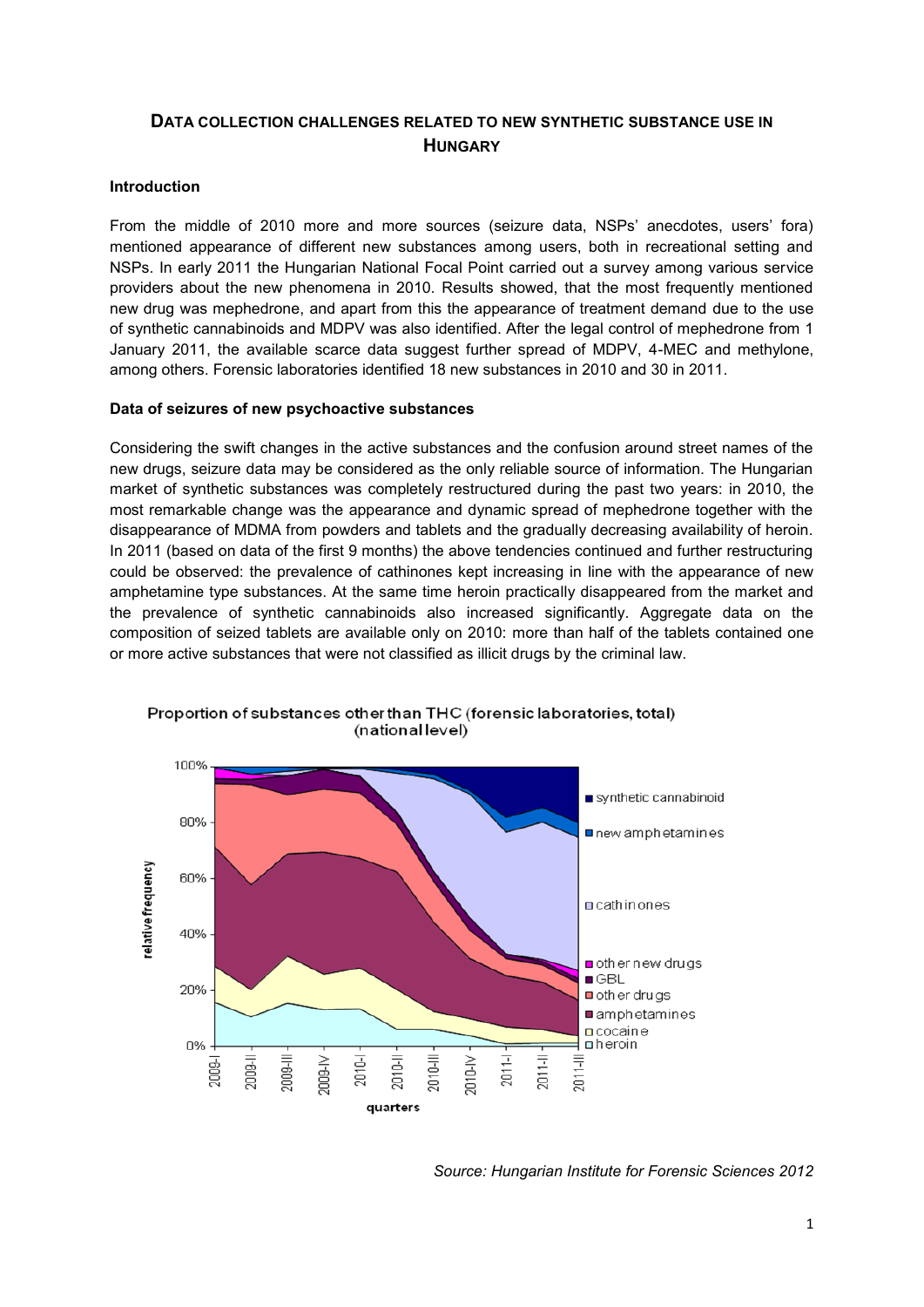#### **Qualitative information on patterns of new psychoactive substance use**

The study run by the NFP on 2010 stated, that two different patterns of cathinone use could be identified: 1) recreational stimulant sniffing and 2) cathinone injecting. Regardless the primary substance, cathinones became widespread as secondary drugs with all combinations. Synthetic cannabinoids are said to be stronger than cannabis causing increase in emergency data. The two patterns describe different groups: 1) Sniffing was spreading among young people using drugs in recreational setting at weekends. The term of effect was shorter than in the case of amphetamines, so cathinone use several times during a day was said to be frequent. Generally, people demanding treatment were new young clients, who had not been treated before. 2) Older drug users who have injected other drugs before have changed over to mephedrone. Both, heroin and amphetamine injectors changed over to new synthetic cathinones (may mostly be mephedrone before 2011 and MDPV or methylone afterwards). Changing from heroin to cathinone injection might have been led by the heroin shortage experienced from 2010. At the same time, new clients who started injecting mephedrone have also appeared in social care or treatment. Further qualitative information on 2011 confirm the earlier results and indicate changes in the substance only, not in other aspects of drug use.

## **Prevalence in school population**

Preliminary ESPAD results on early 2011 confirm the quick spread of cathinone use among young people. 6% of the 16-year-old school population reported ever having used mephedrone, first time appearing on the list with  $5<sup>th</sup>$  position. Behind cannabis (19.4%) and the legal substances (alcohol and pills, inhalants, sedatives, each around 10%) mephedrone preceded amphetamines (5.6%) or ecstasy (4.4%). As mentioned earlier, half of the seized tablets contained new substances. Little is known about the overlaps of ecstasy, amphetamines and mephedrone or other cathinones resulting from uncertainty of various street names and self-reporting.

#### **Needle and syringe programmes' data**

Regarding NSP data collection, in 2010 the following changes could be observed: The proportion of IDUs injecting primarily heroin dropped as compared to 2009 (2009: 55% , 2010: 47%), while the proportion of amphetamine user IDUs (2009: 39%; 2010: 45%) and the proportion of users injecting "other drugs" (2009: 4% 2010: 8%) increased. According to service providers the "other" injected drug was typically mephedrone. Service providers experienced further spread of new psychoactive drugs among their clients in 2011 by either replacing heroin and amphetamines or by "bringing" new (and often young) IDUs using new psychoactive substances to their programmes.

According to NSPs new psychoactive substances are injected more often (it can reach 20 times per day) than heroin or amphetamines. This tendency can be traced in the turnover data. In 2010, as compared to 2009, 29% more syringes were distributed and the number of returned+collected syringes increased by 34%. The number of distributed syringes per contact increased to 16 (2009: 13); the number of returned+collected syringes per contact to 11 (2009: 8).

## **Treatment demand**

TDI data showed some increase in clients entering treatment due to problems related to "other stimulants" use. Due to the categorisation applied in TDI there is no information on the exact substance(s) behind the observed increase. However, the findings of NFP's qualitative survey, mentioned above, show it might be mephedrone and other cathinones.

#### **Infectious diseases and risk behaviours**

The national HIV/HBV/HCV prevalence study carried out among IDUs in 2011 also has some noteworthy results. While in 2009 61% of the sample reported heroin as their primarily injected drug,